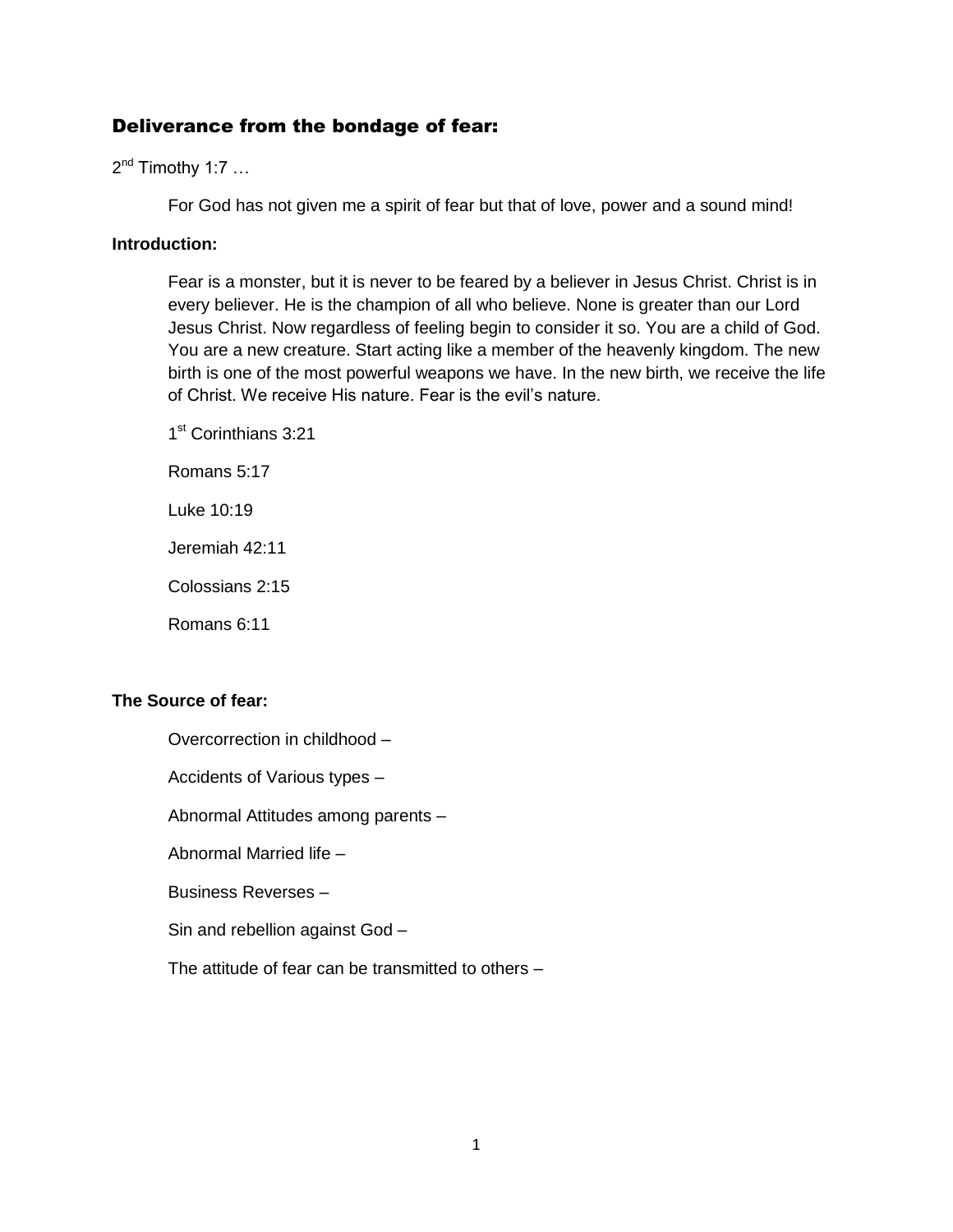#### **The results of fear:**

Fear brings sickness – Fear brings bondage – Fear brings torments – Fear brings failure – Fear can bring death –

#### **How to overcome fear:**

Fear is overcome by abiding in the truth of God –

Strong confidence destroys fear –

Fear is overcome by giving thanks –

Joy brings deliverance from fear –

Active faith destroys fear –

Fear is destroyed by your will –

Righteousness destroys fear –

Fear is destroyed by seeking God –

Perfect love destroys fears –

Fear is destroyed as Jesus abides in you and you abide in Him –

Fear is overcome by identification with the Jesus nature –

Fear is overcome by direct deliverance –

**Fear ye not:**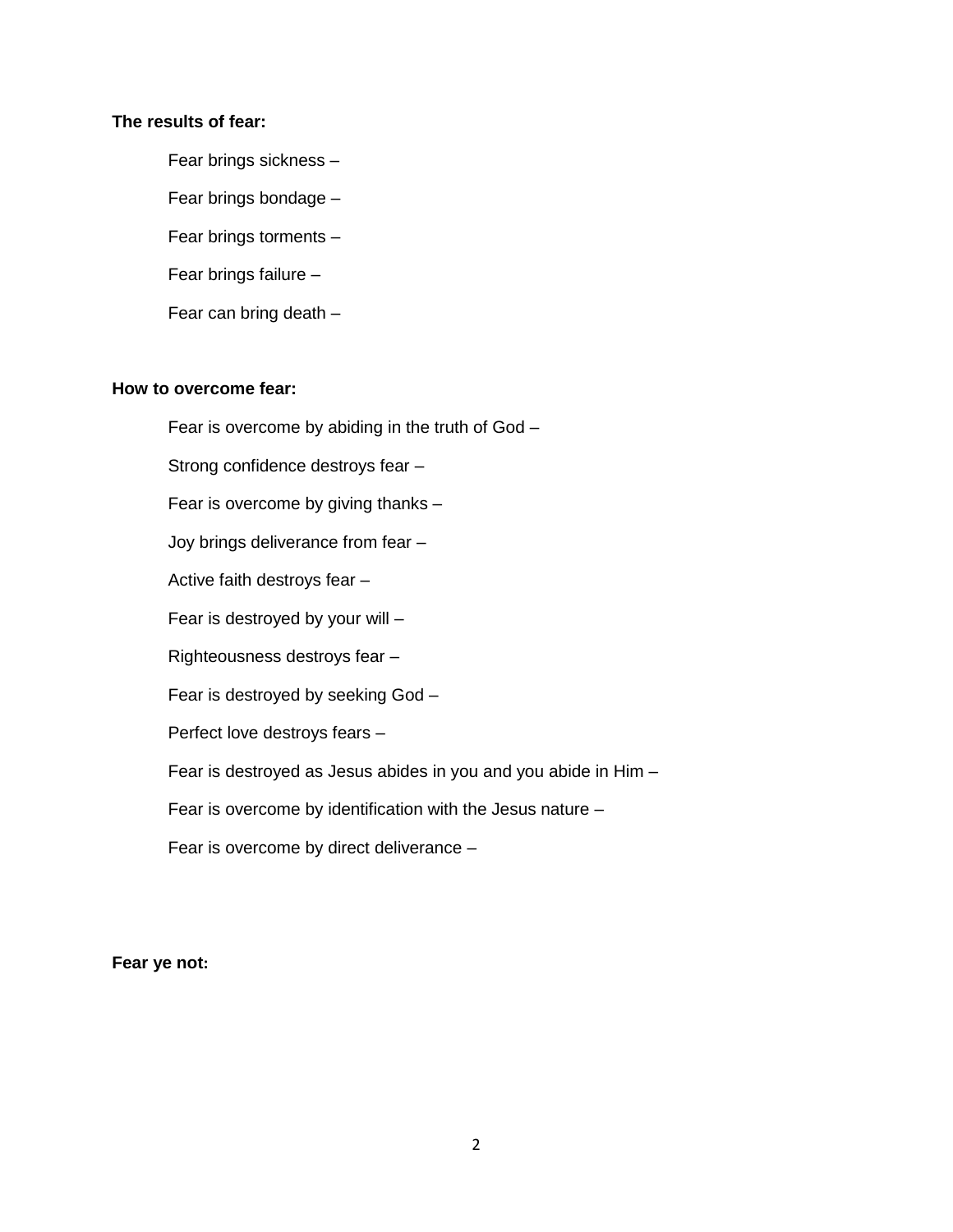# The Source of fear:

### **Overcorrection in childhood**

- Ephesians 6:4 …
	- o Abuse by parents brings many adverse reactions in the emotional and mental makeup of a child which will carry over into adult years.
	- o Children who have been abused by a parent or teacher by extreme correction delivered in a spirit of anger tend to be fearful and timid.
	- o These children may react in different ways;
		- **Some withdraw into a shell of insecurity and fear**
		- **Some enter into rebellion against all forms of authority**
		- Some revert to violence
- Be careful of the words that you use with your children
	- o Words can bring life or death; learn to choose your words wisely.

#### **Accidents of Various types**

- Accidents of various types can cause a person to be dominated by fear when he or she are involved in similar circumstances
	- o Car Accidents, Heights, etc.

#### **Abnormal Attitudes among parents**

- Parental fighting in front of children creates emotional disturbances which allow or cause them to have insecurity, fear, or mental blocks.
- A parent who is alcoholic creates such instability in a child that, in many cases, this carries over into adult life.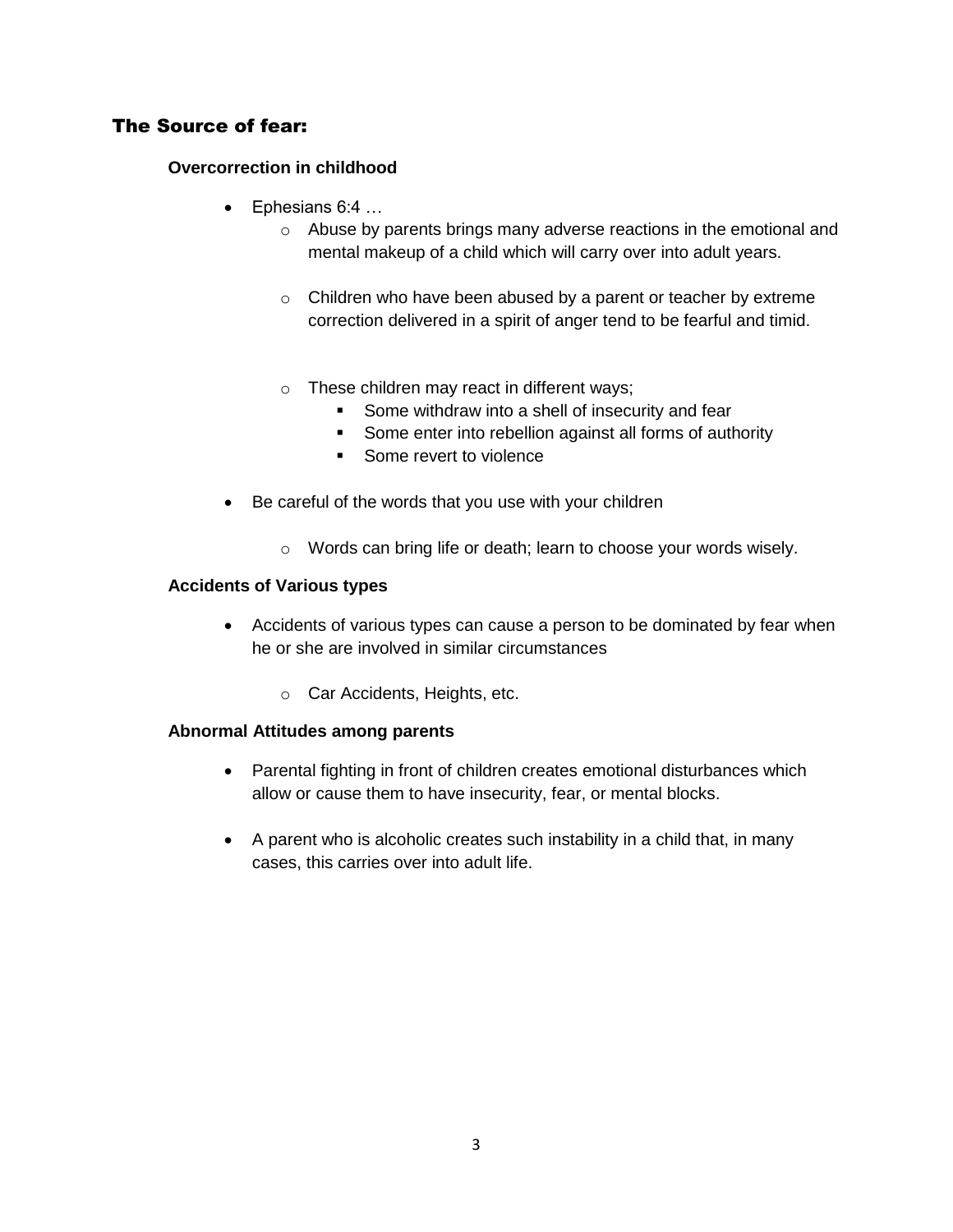### **Abnormal Married life**

- Fighting and turmoil in a married couple can cause a violent reaction within the emotional life of one or both partners. A strong domineering husband who has little consideration for his partner can cause the wife to react by withdrawing into a dream world or by assuming violent, defensive attitudes. She later may succumb to self pity, suicide etc.
	- $\circ$  Fear of living, fear of men, or fear of every moment of life may begin to take the dominant role of their thinking.
- When one partner learns that the other is running around with another person in an unfaithful manner, fear and insecurity sometimes come to them.
	- o This partner has a choice. They can move above it and live victoriously or yield to the fears, self – condemnation, self- pity, or a multitude of similar attitudes.

### **Business Reverses**

- The stock market crash in 1929 is a good example of how people can be moved by fear
	- o Business setbacks can bring both fear and desperation

# **Sin and rebellion against God**

- Sometimes things happen in life and people can become angry with God, while this is never a good thing it can cause a person to become fearful later in life
- A person that is involved in crime and violence can become so tormented by their actions that they are tormented with fear, nervousness and sometimes even suicidal tendencies

### **The attitude of fear can be transmitted to others**

- A mother or father full of fear can transmit to the children
- Fear within the executives of a business can be transmitted to the employees to the extent that a business can fail.
- Fear within a nation can be transmitted to such an extent that it invades the entire framework of the society.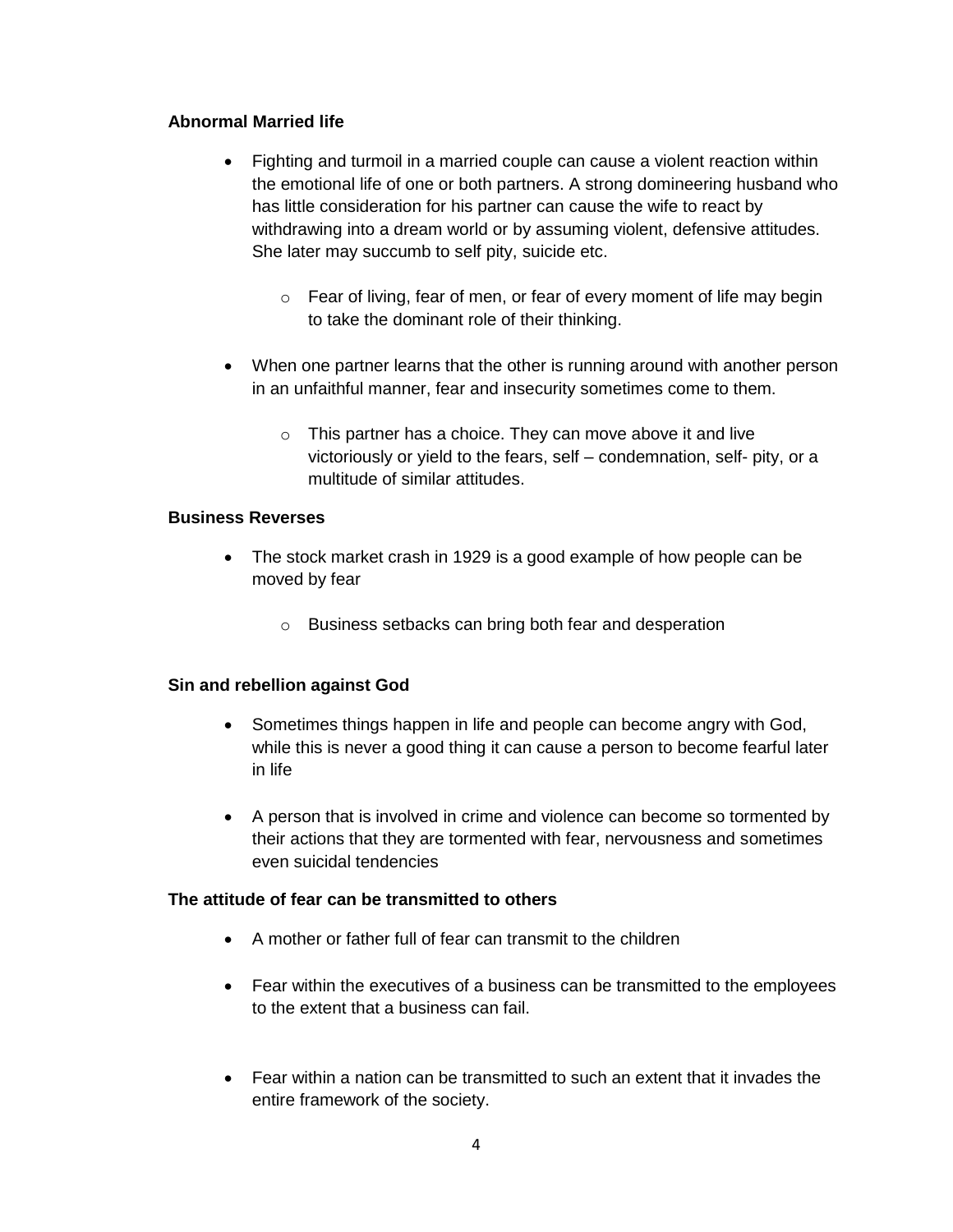# The results of fear:

### **Fear brings sickness**

- Proverbs 15:13
- $\bullet$  Proverbs 17:22
	- o Doctors are finding out that heart attacks, ulcers, etc. are triggered by fear and anxiety more than any other cause.
	- $\circ$  A merry heart is like a medicine. A broken spirit drieth the bone. In the marrow of the bone is where the blood is manufactured. A broken, fearful spirit is probably responsible for more cancer and heart trouble than better known killers.

### **Fear brings bondage**

- Proverbs 29:25
- $\bullet$  Job 3:25
	- o The fear of man, whether it be your boss, employees, husband, wife, or competition in the business world, will bring nothing but snares.
	- o Some folks observe trends in their family line, such as the history of sickness in close relatives, and then draw conclusions that they will get the same infirmities. Fear soon begins to grip them until they are paralyzed, and in many cases begin to develop the same symptoms.
	- $\circ$  If there is any area of your life that has been invaded by fear, even though it be slight now, deal with it or it will soon grow and develop into a monster that will bring sickness, premature death or other problems.
	- o The best way to deal with fear is will be by rejoicing in the Lord and confessing aloud several times a day "I Am free. Jesus has set me free. I will not have any bondages"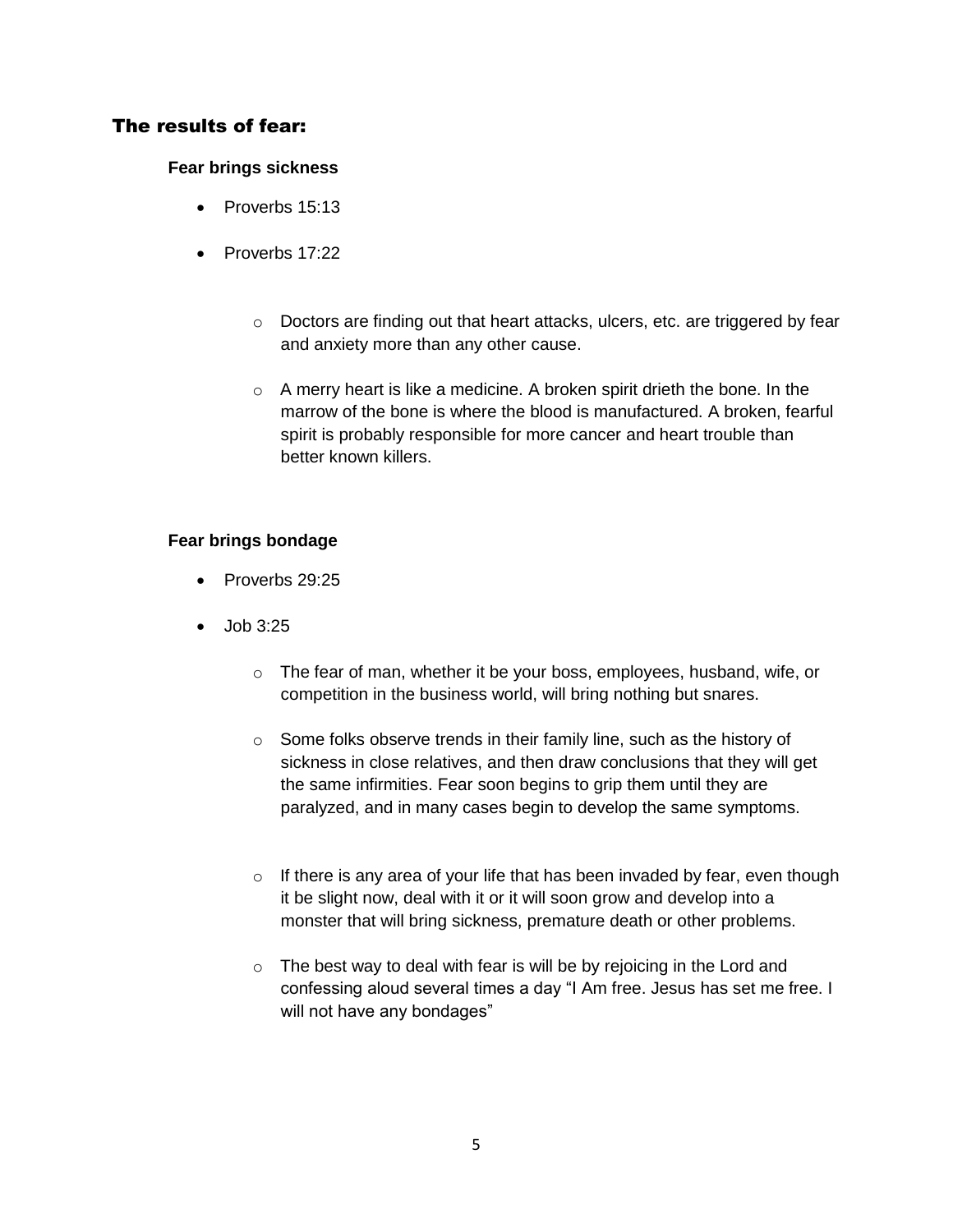#### **Fear brings torments**

- $\bullet$
- $\circ$  Sometimes people will allow the enemy to use fear as they get involved in cultic behavior and then have to continue to use these
- o A person had been to a fortune teller (Séance or witch), and she later kept hearing steps in her house at night. She went to another witch to get the curse removed. As a result of this visit, she picked up more demons. They come and torture her at night. She felt like they were injecting needles into her arms at night. The woman lived in constant hell on earth. After she was delivered in Jesus name she was totally set free.

### **Fear brings failure**

- Judges 7:3
	- o Gideon knew the power of fear. He would be better off with a handful without fear than a multitude of cowards. Fear is like a short circuit. It destroys the real power.
	- o Fear is a failure sent from hell to destroy you. Do not entertain it or allow it to stay with you. Rejoice your way to victory in the face of ALL PROBLEMS
- $\bullet$  Isaiah 37:6-7
- Jeremiah 1:8
- $\bullet$  Exodus 14:13
- $\bullet$  Psalms 91:5
- Deuteronomy 20:1-3
- 2<sup>nd</sup> Chronicles 20:15

o

### **Fear can bring death**

- It is reported by many that most of the snake bite victims die from fear rather than the venom.
- I read about a group of seniors initiating an underclassman. They tied him to the railroad tracks and left him. He could hear the train coming in the distance. He did not know that he was on a siding. When the boys returned to get him, they found that he was dead. Fear had so taken hold of him that it gave him heart failure.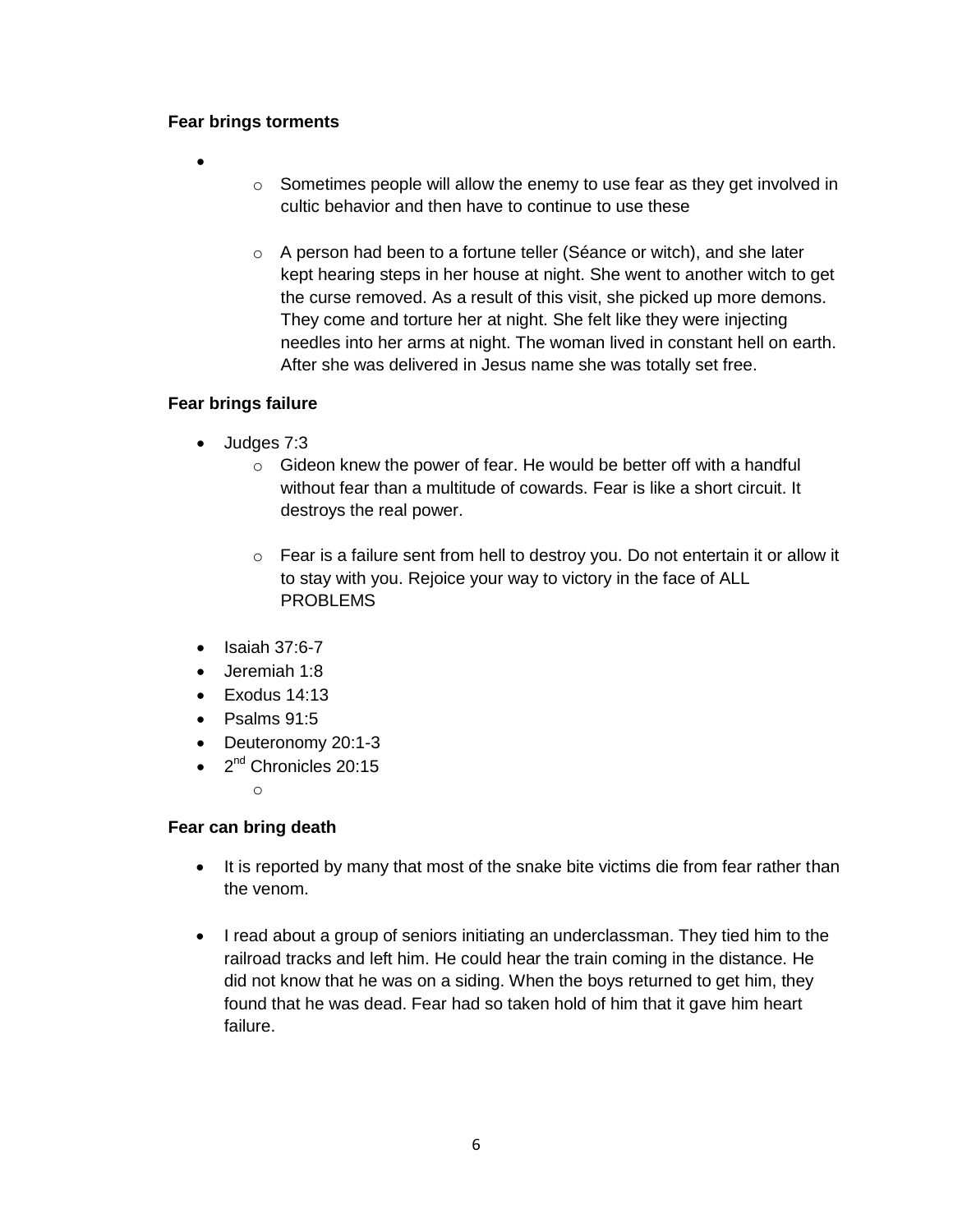# How to overcome fear:

#### **Fear is overcome by abiding in the truth of God**

We must learn to stop fear in its tracks as we learn and confess the Word it will bring peace and comfort into our lives and fear will not have a lodging place in which it can grow.

- $\circ$  John 8:32
- $\circ$  John 15:7
- $\circ$  John 6:63
- o Hebrews 4:12
- $\circ$  Psalm 112:7 8
- o Matthew 17:20
- o Philippians 4:13
- o Romans 8:37
- $\circ$  Psalm 91:4
- o Proverbs 15:4
- $\circ$  2<sup>nd</sup> Samuel 22:33 35
- $\circ$  John 8:36

### **Strong confidence destroys fear**

Your deliverance is not based on your spiritual ability to overpower your enemy. It is not based on your mental ability. It is not based on your personality. It is not even based on your good works. Your deliverance from fear is based on releasing the power of Jesus Christ.

- $\circ$  Isaiah 30:15
- o Exodus 14:13 14
- o Psalm 56:11
- o Proverbs 14:26
- $\circ$  Hebrews 10:35 36
- **Fear is overcome by giving thanks** Giving thanks always for all things unto God is faiths way of meeting the problem. Most people are geared to grumble and complain in the face of problems allowing fear to enter in. When we face problems the only way to get victory is to rejoice.
	- o Psalm 106:47
	- o 2<sup>nd</sup> Chronicles 20:22
	- o Acts 16:25
	- o Ephesians 5:20
	- o 1 Thessalonians 5:18
	- o Romans 8:28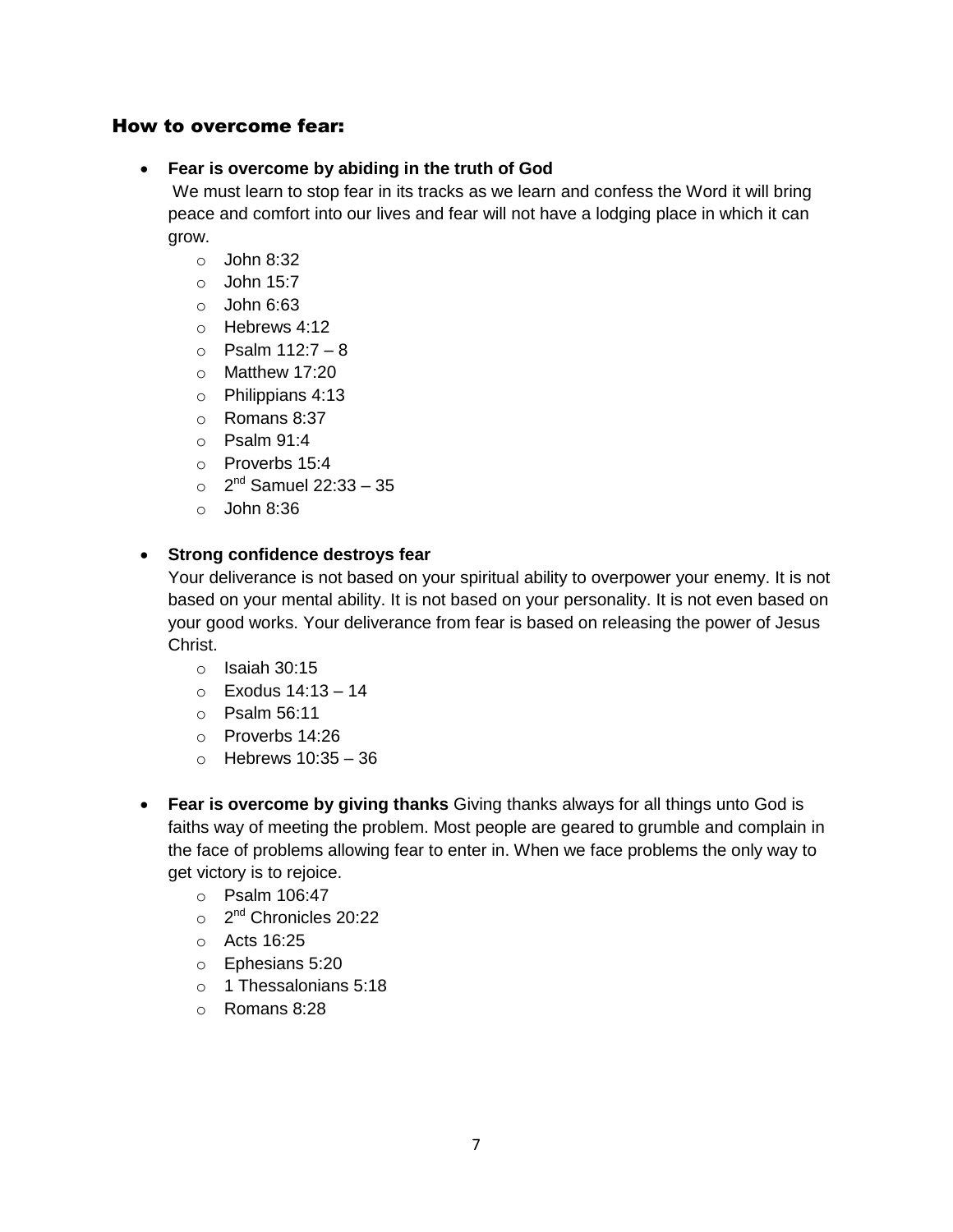### **Joy brings deliverance from fear**

Joy is the fruit of the spirit. Joy is God's nature. Identify with the joy of the spirit. Fear comes to naught in the atmosphere of joy.

- o Nehemiah 8:10
- o Isaiah 12:3
- o Proverbs 17:22
- $\circ$  Deuteronomy 28: 47 48

## **Active faith destroys fear**

Christ is in every believer. You have received his fullness. You have power and authority to release his works. Satan is under your feet. You are seated with Christ. Therefore you can speak the Word of God through faith and it will be done for you.

- $\circ$  Isaiah 35: 3 4
- o John 14:12
- o Luke 10:19
- o Ephesians 2:6
- $\circ$  John 8:32
- $\circ$  Matthew 8:25 26
- o Matthew 17:20
- o Ephesians 3:12
- o James 2:20
- $\circ$  Exodus 14:15 16
- $\circ$  2<sup>nd</sup> Kings 4:3 4

# **Fear is destroyed by your will**

Your will is king. Neither Satan nor God can work in your life without first gaining possession of your will. God has made it this way. We are all free moral agents; the choice belongs to each of us.

- o Romans 6:16
- o Matthew 17:20

# **Righteousness destroys fear**

The seedbed for fear is wickedness. The results of wickedness are fear. A righteous life will eventually destroy all fears. "In righteousness shalt thou be established ...thou shalt not fear."

- o Proverbs 1:33
- o Isaiah 66:4
- $\circ$  Isaiah 54:14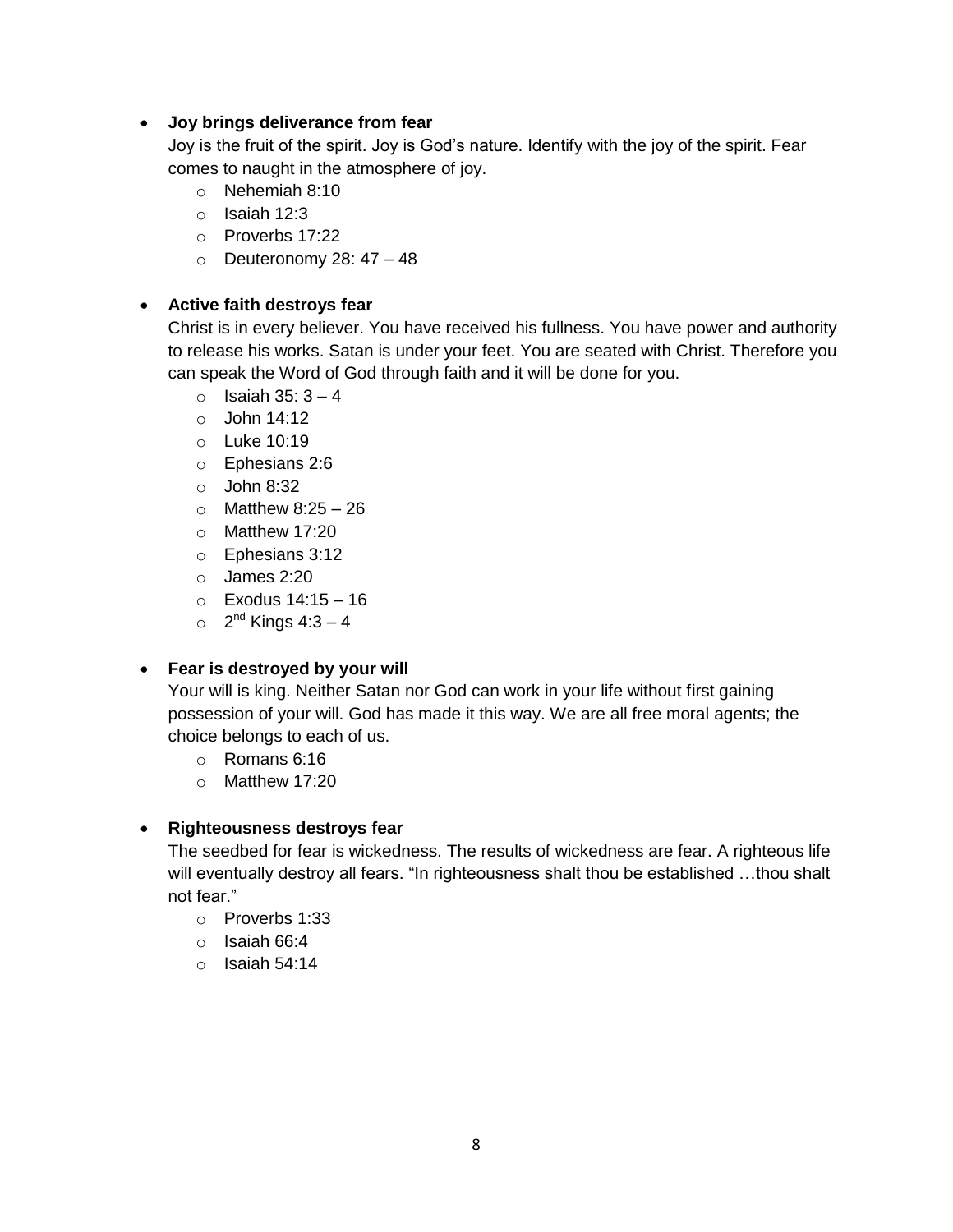### **Fear is destroyed by seeking God**

Seek the Lord and he will deliver you from all sources of fear. There must however be a hunger for the things of God.

- $\circ$  Psalm 34:4
- $\circ$  Proverbs 2:4 5
- o Psalm 107:9
- o Isaiah 44:3

## **Perfect love destroys fears**

Perfect love is living in the very presence of God. Fear cannot live in the presence of God. If you love one another, God dwells in your midst. God takes over in full strength in the atmosphere of love.

- $\circ$  1st John 4:18
- $\circ$  1<sup>st</sup> John 4:12
- o Matthew 14:14
- $\circ$  Mark 1:40 41

### **Fear is destroyed as Jesus abides in you and you abide in Him**

Each new victory is taken by faith. As you refuse the outward feelings and appearances, and walk on in faith, theresults are a Jesus take-over in your life.

- o Ephesians 3:17
- o John 14:23
- $\circ$  Jeremiah 42:10 11
- o 2<sup>nd</sup> Corinthians 3:18

### **Fear is overcome by identification with the Jesus nature**

Identify with your new life and nature. Christ is in you. His power is in you. His life is in you. Identify with this new nature and not the nature of Satan.

- o Romans 6:11
- o John 10:28
- o 2<sup>nd</sup> Peter 1:4

### **Fear is overcome by direct deliverance**

Fear is a spirit and you can be delivered from it in many ways. In many cases, regardless of the severity of the problem, fear can be removed by direct deliverance.

- o Mark 16:17
- o Acts 10:38
- $\circ$  James 4.7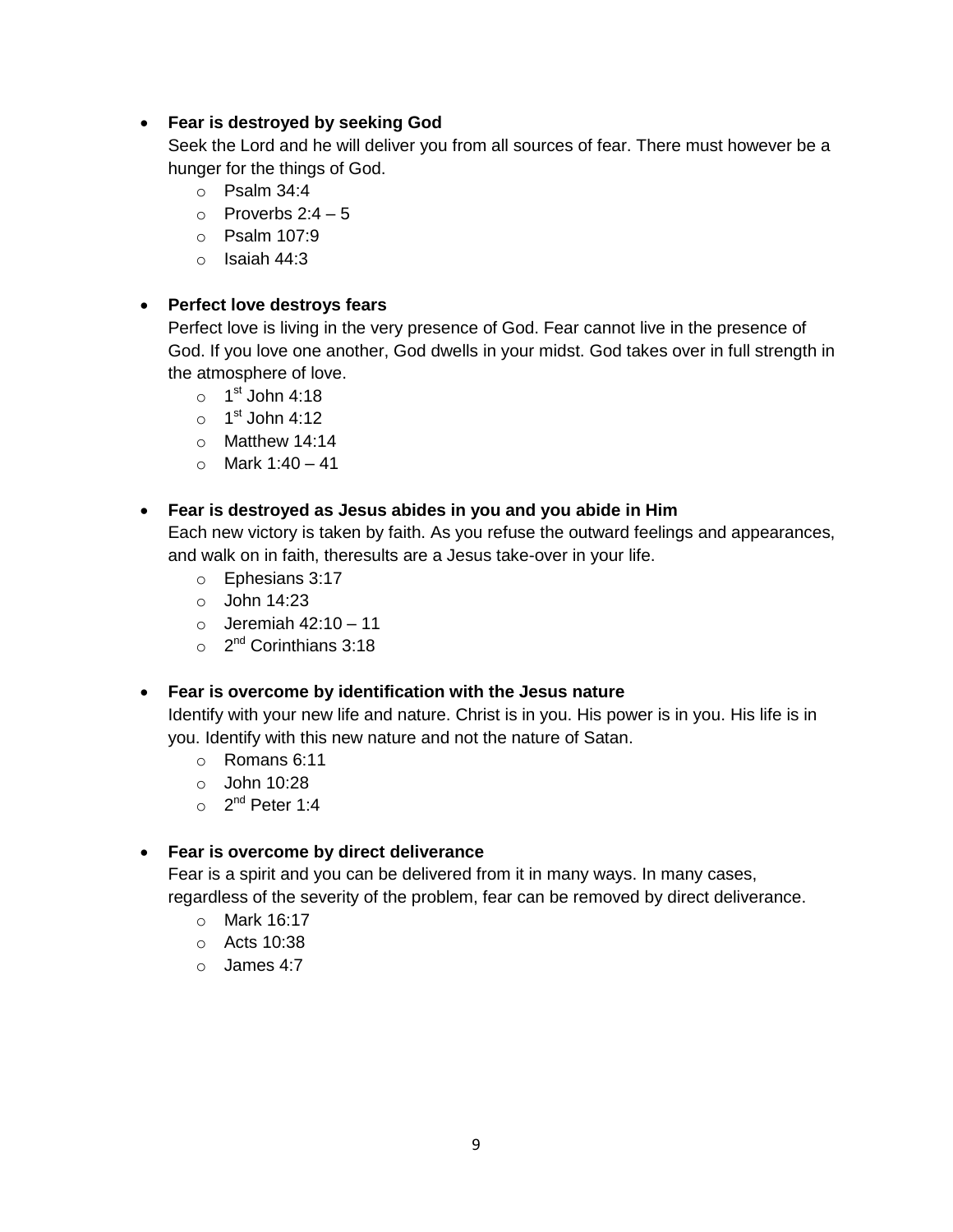# Fear ye not:

- **Fear not, even in the face of problems** 
	- o Psalm 23:4
	- o Deuteronomy 3:22
	- $\circ$  Deuteronomy 20:3 4
	- o Deuteronomy 31:6
	- o Hebrews 13:6
- **Fear not, For God is they Salvation**
	- o Genesis 15:1
- **Fear not, For God is thy protection**
	- $\circ$  Psalm 46:1 3
- **Fear not, For God will help you**
	- $\circ$  Isaiah 41:10, 13 15
- **Fear not, for God will deliver you**
	- o Exodus 14:13 14
	- o Hebrews 12:2
	- $\circ$  2<sup>nd</sup> Corinthians 10:5
- **Fear not, God has already given you the victory**
	- o Joshua 8:1
- **Fear not, God delights to give you the kingdom today**
	- o Luke 12:31 32
	- o Romans 8:15
		- **God has not given you fear** 
			- $\bullet$  2<sup>nd</sup> Timothy 1:7
		- **•** Your battle is God's battle
			- $\bullet$   $2^{nd}$  Chronicles 20:17
- **Fear not, to take the land today**
	- o Deuteronomy 1:21
	- o Deuteronomy 3:22
	- o 1<sup>st</sup> Corinthians 9:27
- **Fear not the nature of your problem or the size**
	- o Deuteronomy 20:3 -4
	- o Deuteronomy 31:6
	- $\circ$  Isaiah 35:3 4
	- o 2<sup>nd</sup> Kings 6:15 16